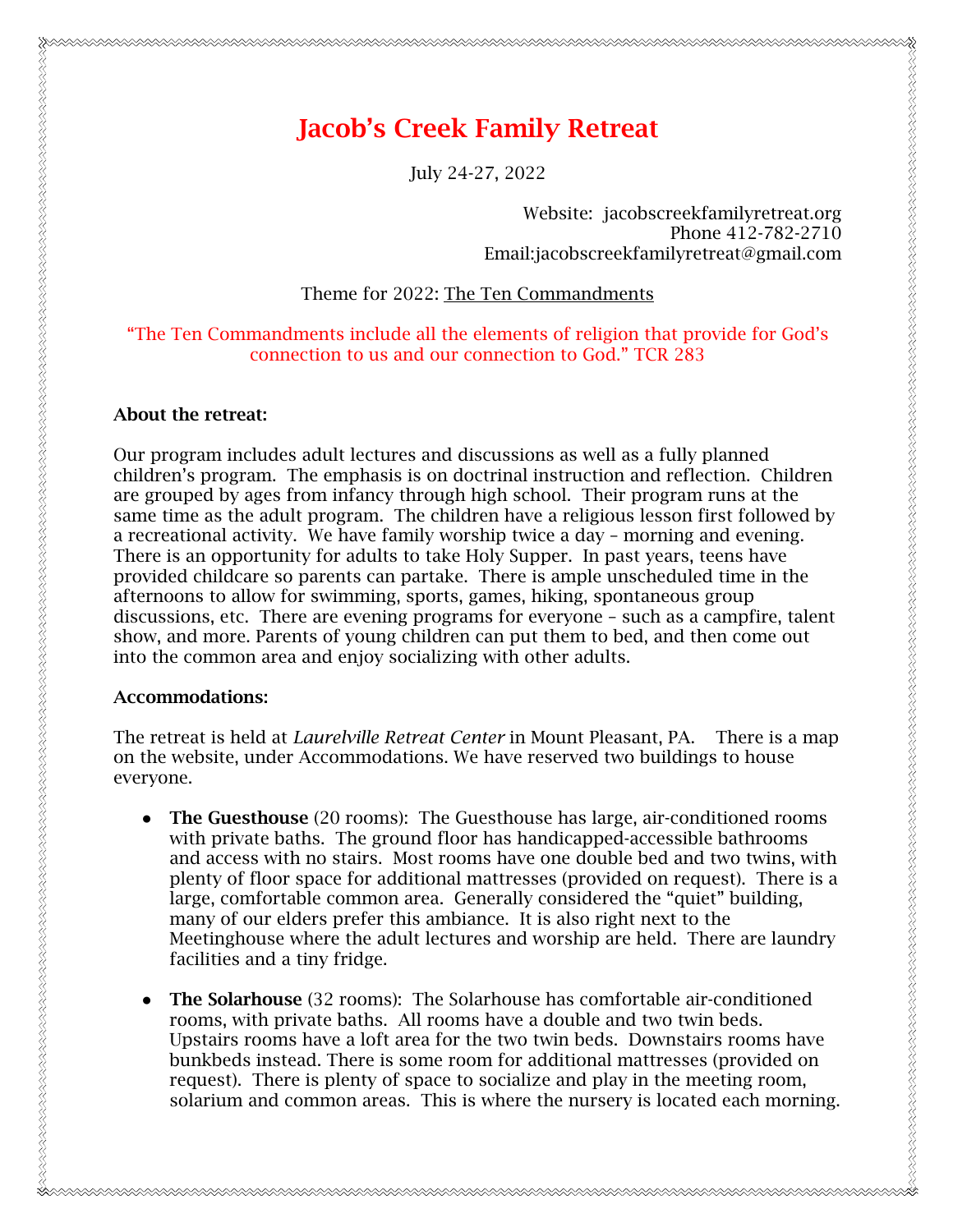There is a kitchen with sink, full fridge, microwave, and coffee maker. There are also laundry facilities and a handicapped accessible bathroom with shower capabilities. This has become the traditional "family zone".

- Camping: Camping is also available. There are a handful of campsites on the grounds at minimal cost, for the mildly adventurous. These have appropriate hook-ups, and there are showers at the bathhouse. Contact Julie Uber for details.
- Facilities: Recreation facilities include a pool, miniature golf course, and courts for tennis, volleyball, shuffleboard, and basketball. There is also a baseball diamond and sports field, hiking trails, and a recreation hall called Shenandoah for rainy days. The camp has beautiful indoor and outdoor worship spaces.
- **Special Diets:** Meals are provided by the Laurelville staff. Food allergies and other special dietary needs can be accommodated in most cases. You are encouraged to bring supplemental snacks or food, if you are dealing with a very restrictive diet. These items can be kept in your building's refrigerator or in your own cooler. Please fill out **Laurelville's "Medical Diet Request Form"** from the website, and send it to Julie Uber three weeks *before* the retreat begins.

### Cost of the retreat:

The fee includes a room, meals and taxes. It is based on the number of people in each room. These prices are for three nights, listed in US dollars. There is no charge for children 2 years and younger. Children ages 3 to 11 stay in their parents' room for no charge, but pay a meal charge of \$50. *Children 12 and older are counted as adults.*

| 1 Adult \$225                | 2 Adults and 1 child \$500                 |
|------------------------------|--------------------------------------------|
| 1 Adult and 1 child \$275    | 2 Adults and 2 children \$550              |
| 1 Adult and 2 children \$325 | Cost is capped at \$550 per family         |
| 1 Adult and 3 children \$375 | Extra Room \$250 (note: Call Jamie or      |
| 2 Adults \$450               | Julie Uber to check on availability first) |
|                              |                                            |

We are able to cap the cost at \$550 due to the generous support we receive from fellow attendees and friends in the Church. The actual cost we pay for the rooms and meals can be much higher in the case of a large family. If you would like to join in the effort to help more families experience Jacob's Creek Family Retreat, please consider adding a donation to your registration form.

If the fee makes it difficult for you to attend Jacob's Creek Family Retreat, prayerfully consider what you can afford to pay and take an appropriate discount. We do ask that you consider additional volunteer opportunities to help offset the cost of this discount. Please contact Jamie and Julie Uber if you have any questions or need help with this.